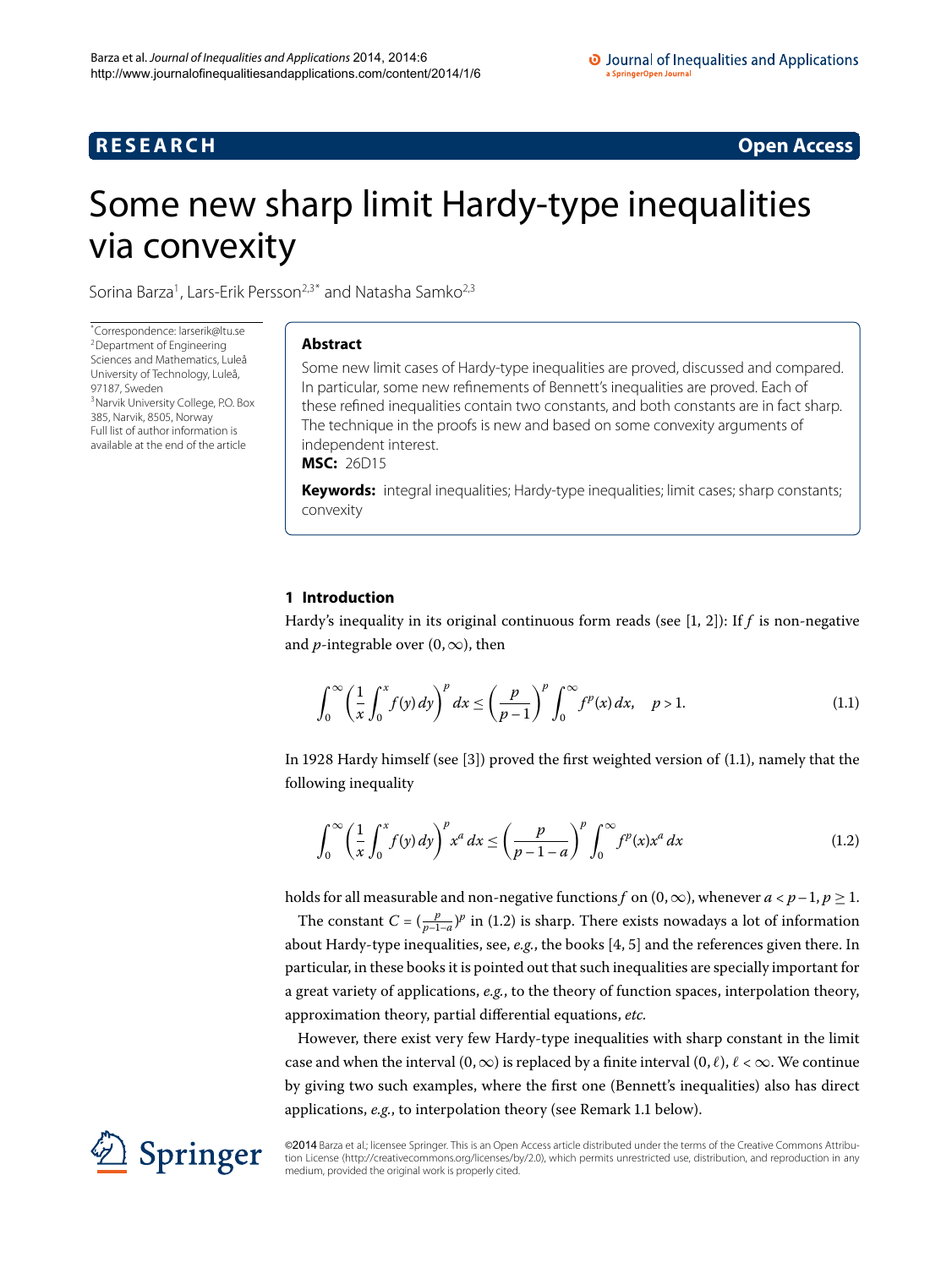<span id="page-1-3"></span>**Proposition A** *Let*  $\alpha > 0, 1 \le p \le \infty$  *and f be a non-negative and measurable function on* [0,1]. *Then* 

<span id="page-1-2"></span><span id="page-1-1"></span>
$$
\left(\int_0^1 \left[\log(e/x)\right]^{\alpha p-1} \left(\int_0^x f(y) \, dy\right)^p \frac{dx}{x}\right)^{1/p} \leq \alpha^{-1} \left(\int_0^1 x^p \left[\log(e/x)\right]^{(1+\alpha)p-1} f^p(x) \frac{dx}{x}\right)^{1/p},\tag{1.3}
$$

*and*

$$
\left(\int_0^1 \left[\log(e/x)\right]^{-\alpha p-1} \left(\int_x^1 f(y) \, dy\right)^p \frac{dx}{x}\right)^{1/p}
$$
\n
$$
\leq \alpha^{-1} \left(\int_0^1 x^p \left[\log(e/x)\right]^{(1-\alpha)p-1} f^p(x) \frac{dx}{x}\right)^{1/p} \tag{1.4}
$$

*with the usual modification if*  $p = \infty$ .

*Proof* The proof is given in [6] for  $1 \le p < \infty$ . For completeness we present a short proof for  $p = \infty$ [.](#page-1-1) We consider first (1.3).

We have that

$$
\int_0^x f(t) dt \le \left( \sup_{0 < t < x} t \log^{1+\alpha} \left( \frac{e}{t} \right) f(t) \right) \int_0^x \log^{-(1+\alpha)} \left( \frac{e}{t} \right) \frac{dt}{t}.
$$

After a change of variable and easy calculations, we get that

$$
\left(\log\frac{e}{x}\right)^{\alpha}\int_{0}^{x}f(t)dt\leq\alpha^{-1}\sup_{0
$$

and, hence,

$$
\sup_{0 < x < 1} \left( \log \frac{e}{x} \right)^{\alpha} \int_0^x f(t) dt \le \alpha^{-1} \sup_{0 < x < 1} x \log^{1+\alpha} \left( \frac{e}{x} \right) f(x).
$$
 (1.5)

<span id="page-1-0"></span>In the same way we can prove the inequality corresponding to  $p = \infty$  in (1.4),

$$
\sup_{0 < x < 1} \left( \log \frac{e}{x} \right)^{-\alpha} \int_x^1 f(t) \, dt \le \alpha^{-1} \sup_{0 < x < 1} x \log^{1-\alpha} \left( \frac{e}{x} \right) f(x). \tag{1.6}
$$

<span id="page-1-6"></span><span id="page-1-5"></span><span id="page-1-4"></span> $\Box$ 

**Remark 1.1** This result is due to Bennett [6]. He derived it as an important tool when he described the intermediate spaces between *L* and  $L \log^+ L$  with the Peetre real  $(K-)$ method. This result was later on completed and applied in various ways in, *e.g.*, [7-9]. In fact, the constant  $\alpha^{-1}$  in both (1.3) and (1.4) is sharp. This was not pointed out in [6], but it is a consequence of our Theorem 2[.](#page-3-0)3.

Next we note that a local variant of (1.2) reads: If  $0 < l < \infty$ ,  $a < p - 1$ ,  $p \ge 1$ , then

$$
\int_0^{\ell} \left( \frac{1}{x} \int_0^x f(y) \, dy \right)^p x^a \, dx \le \left( \frac{p}{p - 1 - a} \right)^p \int_0^{\ell} f^p(x) x^a \, dx. \tag{1.7}
$$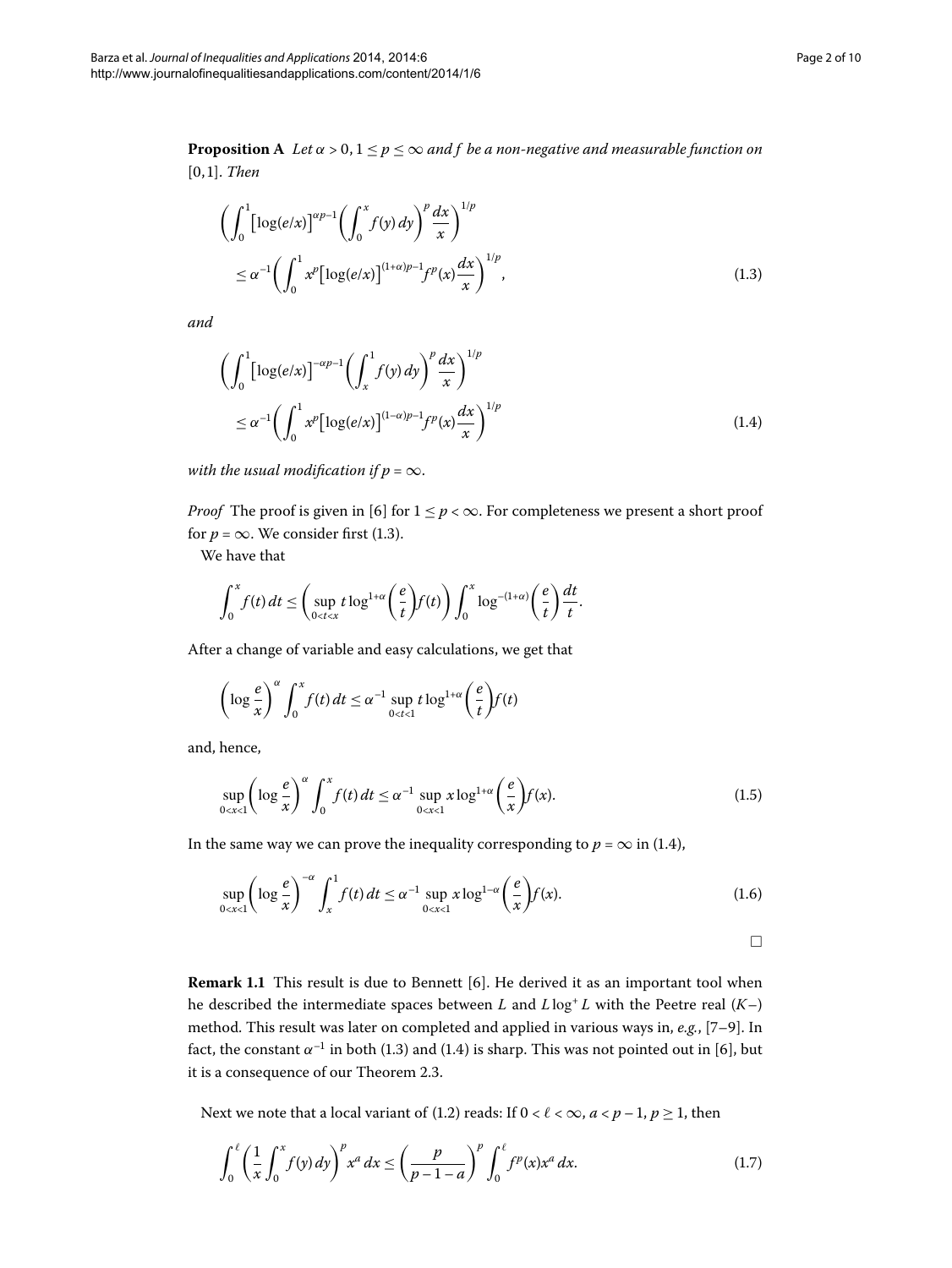<span id="page-2-3"></span>However, this inequality is not best possible, but also a 'sharp' variant of this inequality is known.

**Proposition B** Let  $0 < \ell \leq \infty$ ,  $p \geq 1$ ,  $a < p-1$  and f be a non-negative and measurable *function on* [, *-*). *Then*

<span id="page-2-0"></span>
$$
\int_0^\ell \left(\frac{1}{x} \int_0^x f(y) dy\right)^p x^a dx \le \left(\frac{p}{p-1-a}\right)^p \int_0^\ell f^p(x) x^a \left(1 - \left(\frac{x}{\ell}\right)^{\frac{p-a-1}{p}}\right) dx. \tag{1.8}
$$

*The constant*  $C = (\frac{p}{p-1-a})^p$  *is sharp.* 

**Remark 1.2** Inequality  $(1.8)$  was proved in  $[10]$  $[10]$  $[10]$  (see also  $[11]$ ) and independently in  $[12]$ (for an elementary proof and some further results, see also [13[\]](#page-9-4)). Another elementary proof of  $(1.8)$  $(1.8)$  $(1.8)$  can be found in the recent paper [\[](#page-9-5)14]. This proof shows, in particular, that  $(1.8)$ holds also for  $p < 0$  (here we must assume that  $f > 0$  a[.](#page-2-0)e.) and that (1.8) is in fact equivalent to the basic inequality

$$
\int_0^{\ell} \left(\frac{1}{x} \int_0^x g(y) dy\right)^p \frac{dx}{x} \le 1 \cdot \int_0^{\ell} g^p(x) \left(1 - \frac{x}{\ell}\right) \frac{dx}{x}
$$

(which holds by Jensen's inequality) and also to a number of other Hardy-type inequalities (see Theorem 1.3 in  $[14]$  $[14]$ ).

In Section 2 of this paper, we prove a refined version of Proposition [A](#page-1-3), where all in-volved constants are sharp (see Theorem 2[.](#page-3-0)3 which, in particular, shows that the constant  $C = \alpha^{-1}$  in Proposition [A](#page-1-3) is sharp in both (1[.](#page-0-1)1) and (1.2)). Up to our knowledge, there is not known any other Hardy-type inequalities with this property. The method of proof is completely different from that in  $[6]$  and is based on a convexity argument (see Lemma 2[.](#page-2-2)1) and Remark 2[.](#page-3-1)2).

<span id="page-2-1"></span>In Section 3 we present some further results and remarks. In particular, we use the idea from the proof of Theorem 2.1 in  $[14]$  $[14]$  to derive a sharp inequality of the same type as those in Proposition [A](#page-1-3) (see Proposition 3[.](#page-7-0)3 and Example 3.6) and compare these results. Also in this case the proof is based on a convexity argument. Moreover, we discuss the connections between the results above (*e.g.*, that Proposition [A](#page-1-3) is in a sense almost a limit case of Proposition [B](#page-2-3) when  $a = p - 1$  and  $\alpha = 1/p$ . All inequalities we derive are sharp but the optimal test functions are different. Therefore, we can in particular formulate another strict improvement of Proposition [A](#page-1-3) (see, *e[.](#page-7-1)g.*, Remark 3.5 and Example 3.6).

## <span id="page-2-2"></span>**2 A refinement of Proposition [A](#page-1-3)**

The following well-known lemma of independent interest will be used in the proof of Theorem 2.3.

**Lemma .** *It yields that*

<span id="page-2-4"></span>
$$
h^{p} - ph + p - 1 \begin{cases} \geq 0 & \text{if } p \geq 1, \\ \leq 0 & \text{if } 0 < p < 1 \end{cases}
$$
 (2.1)

*for all*  $h > 0$ *. Equality holds if and only if*  $h = 1$ .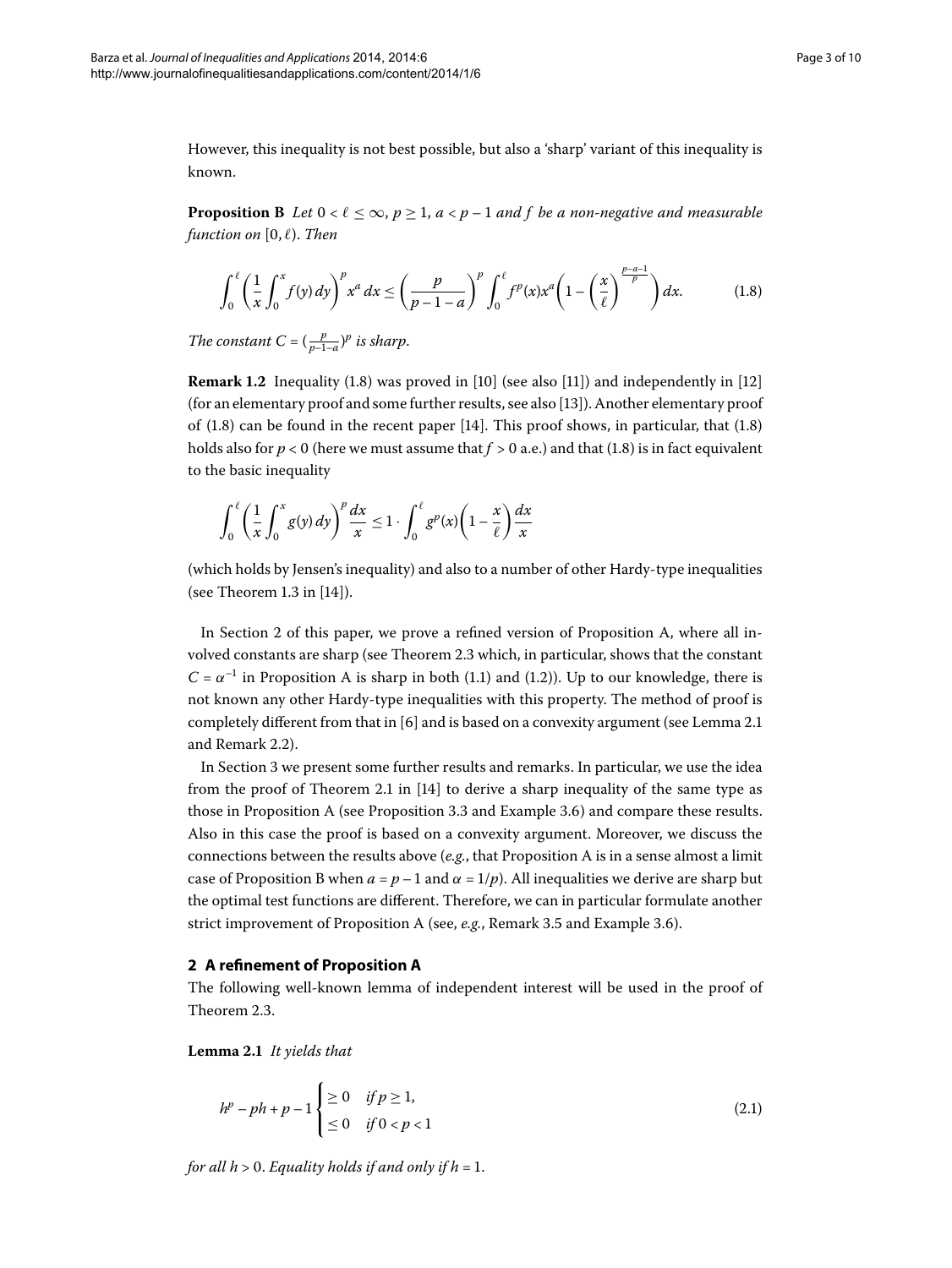<span id="page-3-1"></span><span id="page-3-0"></span>The main result in this section is a refinement and extension of Proposition [A](#page-1-3).

**Theorem 2.3** Let  $\alpha$ ,  $p > 0$  and f be a non-negative and measurable function on [0,1]. (a) If  $p > 1$ , then

<span id="page-3-2"></span>
$$
\alpha^{p-1} \left( \int_0^1 f(x) dx \right)^p + \alpha^p \int_0^1 \left[ \log(e/x) \right]^{\alpha p-1} \left( \int_0^x f(y) dy \right)^p \frac{dx}{x}
$$
  

$$
\leq \int_0^1 x^p \left[ \log(e/x) \right]^{(1+\alpha)p-1} f^p(x) \frac{dx}{x}
$$
 (2.2)

*and*

<span id="page-3-3"></span>
$$
\alpha^{p-1} \left( \int_0^1 f(x) dx \right)^p + \alpha^p \int_0^1 \left[ \log(e/x) \right]^{-\alpha p-1} \left( \int_x^1 f(y) dy \right)^p \frac{dx}{x}
$$
  
\n
$$
\leq \int_0^1 x^p \left[ \log(e/x) \right]^{(1-\alpha)p-1} f^p(x) \frac{dx}{x}.
$$
\n(2.3)

*Both constants*  $α^{p-1}$  *and*  $α^p$  *in* (2[.](#page-3-3)2) *and* (2.3) *are sharp. Equality is never attained unless f is identically zero*.

- (b) If  $0 < p < 1$ , then both (2[.](#page-3-3)2) and (2.3) hold in the reverse direction and the constants *in both inequalities are sharp*. *Equality is never attained unless f is identically zero*.
- (c) If  $p = 1$  we have equality in (2.2) and (2.3) for any measurable function  $f$  and any  $\alpha > 0$ .

*Proof* (a) Let  $p > 1$ . Suppose that *f* is a continuous function and define for  $x \in (0,1]$  the function

$$
F(x; \alpha, p) := \int_0^x y^p (\log(e/y))^{(1+\alpha)p-1} f^p(y) \frac{dy}{y}
$$
  
-  $\alpha^p \int_0^x (\log(e/y))^{ \alpha p-1} (\int_0^y f(s) ds)^p \frac{dy}{y} - \alpha^{p-1} (\log(e/x))^{ \alpha p} (\int_0^x f(y) dy)^p$ .

Differentiation gives that

$$
\frac{d}{dx}F(x;\alpha,p) = (\log(e/x))^{\alpha p-1} \cdot \frac{1}{x} \left(\alpha \int_0^x f(s) \, ds\right)^p \left[h^p(x;\alpha) - ph(x;\alpha) + p - 1\right]
$$

with

$$
h(x;\alpha) := \frac{x(\log(e/x))f(x)}{\alpha \int_0^x f(y) dy}.
$$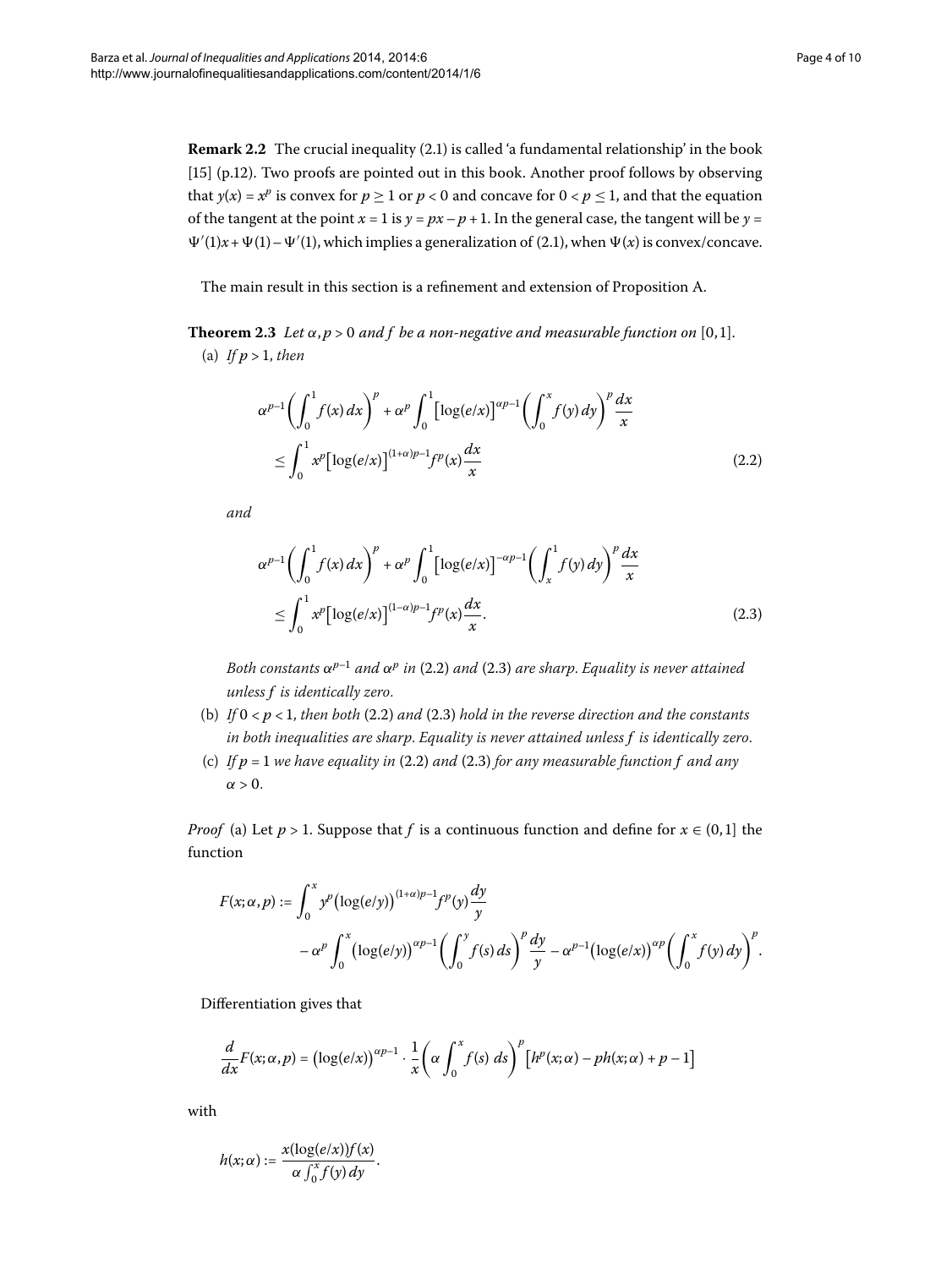Thus, according to Lemma 2[.](#page-2-2)1, we have that  $\frac{d}{dx}F(x;\alpha,p) > 0$ , *i.e.*,  $F(x;\alpha,p)$  is strictly increasing. Hence, in particular,

$$
F(1;\alpha,p) \geq \lim_{x\to 0^+} F(x;\alpha,p).
$$

By applying Hölder's inequality, we find that

$$
\int_0^x f(y) \, dy = \int_0^x \left[ y^{1-1/p} \left( \log(e/y) \right)^{\alpha+1-1/p} f(y) \right] y^{-1+1/p} \left( \log(e/y) \right)^{-\alpha-1+1/p} dy
$$
\n
$$
\leq \left( \frac{p-1}{\alpha p} \right)^{(p-1)/p} \left( \log(e/x) \right)^{-\alpha} I(x)
$$

with

$$
(I(x))^{p} = \int_0^x y^{p-1} (\log(e/y))^{(1+\alpha)p-1} f^p(y) dy.
$$

Hence, we get that

$$
0<(\log(e/x))^{ \alpha p}\bigg(\int_0^x f(y)\,dy\bigg)^p\leq \bigg(\frac{p-1}{\alpha p}\bigg)^{p-1}I^p(x).
$$

Since  $I(x) \to 0$  as  $x \to 0_+$ , we have that  $\lim_{x \to 0_+} F(x; \alpha, p) = 0$  and, in particular,

<span id="page-4-0"></span>
$$
F(1;\alpha,p) \geq \lim_{x\to 0_+} F(x;\alpha,p) = 0.
$$

Hence, we have proved that  $(2.2)$  holds for all continuous functions. By standard approximation arguments,  $(2.2)$  holds for all measurable functions.

Now we prove the sharpness of inequality  $(2.2)$ . We consider the inequality

<span id="page-4-1"></span>
$$
K_1 \left( \int_0^1 f(x) dx \right)^p + K_2 \int_0^1 \left( \log(e/x) \right)^{\alpha p - 1} \left( \int_0^x f(y) dy \right)^p \frac{dx}{x}
$$
  

$$
\leq \int_0^1 x^p \left( \log(e/x) \right)^{(1+\alpha)p - 1} f^p(x) \frac{dx}{x}
$$
 (2.4)

for  $\alpha > 0$ ,  $p > 1$  and some constants  $0 < K_1, K_2 < \infty$ [.](#page-4-0) Assume that (2.4) holds for some constant  $K_2 \ge \alpha^p$  and consider the test function

$$
f_{\varepsilon}(x) = \frac{1}{x} \left( \log(e/x) \right)^{-(1+\varepsilon+\alpha)}, \quad \varepsilon > 0. \tag{2.5}
$$

Then we have that

$$
\int_0^1 f_{\varepsilon}(x) dx = \frac{1}{\varepsilon + \alpha},
$$
  

$$
\int_0^1 (\log(e/x))^{(\alpha p - 1)} \left( \int_0^x f_{\varepsilon}(y) dy \right)^p \frac{dx}{x} = \frac{1}{\varepsilon p(\varepsilon + \alpha)^p}
$$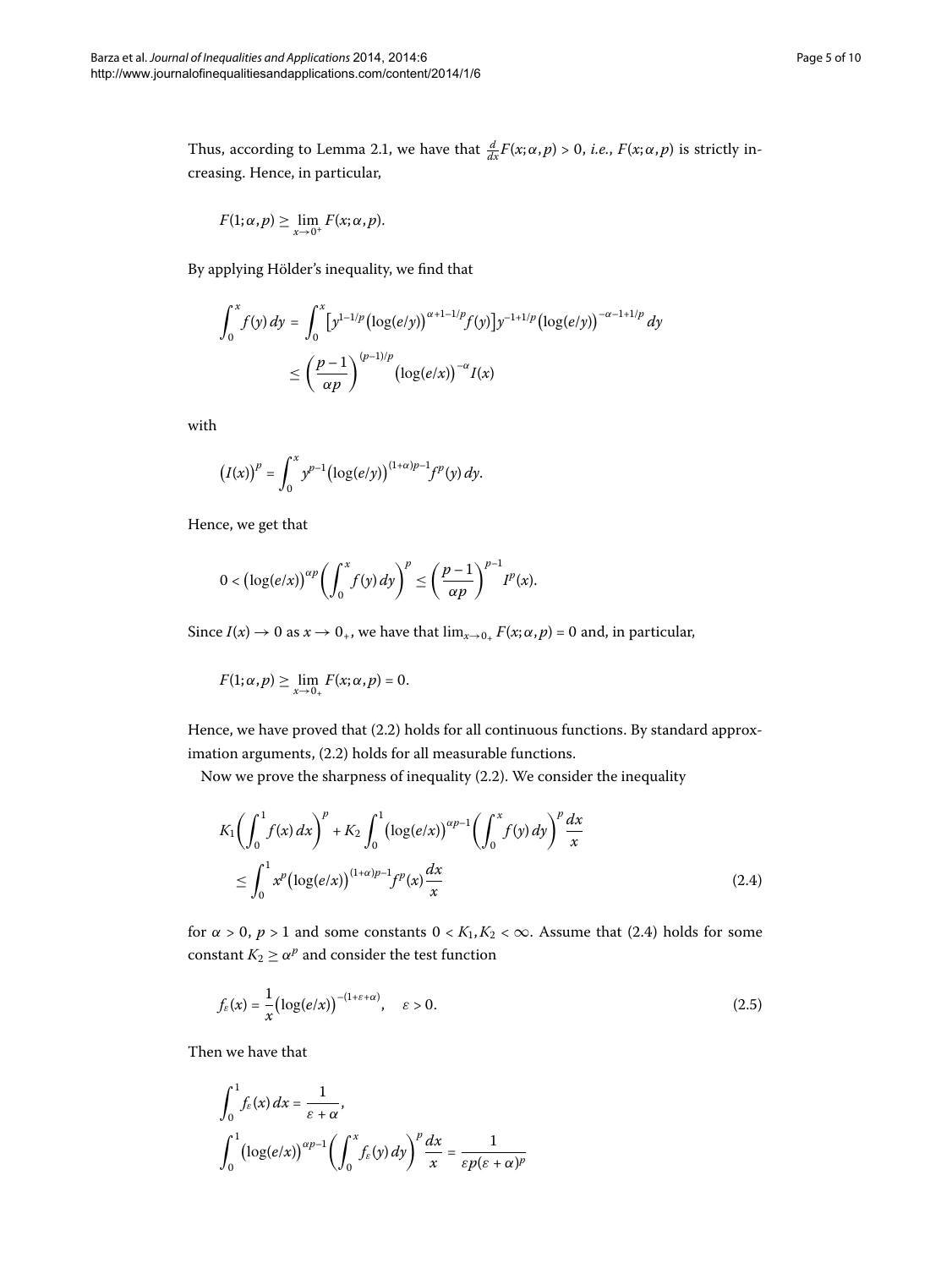and

$$
\int_0^1 x^p \bigl(\log(e/x)\bigr)^{(1+\alpha)p-1} f^p_{\varepsilon}(x) \frac{dx}{x} = \frac{1}{\varepsilon p}.
$$

Hence, by  $(2.4)$ , we have that

$$
\frac{K_1}{(\varepsilon+\alpha)^p}+\frac{K_2}{\varepsilon p(\varepsilon+\alpha)^p}\leq \frac{1}{\varepsilon p},
$$

*i.e.*, that

$$
\varepsilon pK_1+K_2\leq (\varepsilon+\alpha)^p.
$$

By letting  $\varepsilon \to 0_+$ , we find that  $K_2 \leq \alpha^p$ . This contradiction shows that the sharp constant *K*<sub>2</sub> in (2.4) is *K*<sub>2</sub> =  $\alpha^p$ . We consider now (2.4) with *K*<sub>2</sub> =  $\alpha^p$  and assume that it holds with some  $K_1 > \alpha^{p-1}$ . By using the same test function  $f_{\varepsilon}$  in (2.5), we get that

$$
\frac{K_1}{(\varepsilon+\alpha)^p}+\frac{\alpha^p}{\varepsilon p(\varepsilon+\alpha)^p}\leq \frac{1}{\varepsilon p},
$$

*i.e.*,

$$
K_1 \leq \frac{(\varepsilon + \alpha)^p - \alpha^p}{\varepsilon p}.
$$

Hence, by letting  $\varepsilon \to 0_+$ , we obtain that  $K_1 \leq \alpha^{p-1}$ . This shows that  $K_1 = \alpha^{p-1}$  is the sharp constant in  $(2.4)$  and consequently in  $(2.2)$ .

The proof of  $(2.3)$  $(2.3)$  $(2.3)$  is similar. For this we define

$$
G(x; \alpha, p) := \int_0^x y^{p-1} (\log(e/y))^{(1-\alpha)p-1} f^p(y) dy
$$
  

$$
- \alpha^p \int_0^x y^{-1} (\log(e/y))^{-\alpha p-1} \left( \int_y^1 f(s) ds \right)^p dy
$$
  

$$
- \alpha^{p-1} (\log(e/x))^{-\alpha p} \left( \int_0^x f(s) ds \right)^p
$$

and argue similarly as before. The proof of the sharpness of  $(2.3)$  consists only of small modifications of the proof above[.](#page-2-2) By Lemma 2.1 it is clear that we cannot have equality neither in  $(2.2)$  nor in  $(2.3)$  unless  $f$  is identically zero. The proof is complete.

(b) Let  $0 < p < 1$ [.](#page-2-2) In this case the crucial convexity inequality from Lemma 2.1 holds in the reversed direction[.](#page-3-3) Hence, the proofs of the reverse of  $(2.2)$  and  $(2.3)$  consist only of small modifications of the proofs of  $(2.2)$  and  $(2.3)$ , respectively.

(c) The equality for  $p = 1$  in both (2.2) and (2.3) is just a consequence of partial integration and limiting arguments or of straightforward modifications of the proof above.  $\Box$ 

**Remark 2.4** Easy calculations show that if  $p = \infty$  we get equality in inequality (1.5) for  $f(x) = \frac{1}{x} (\log \frac{e}{x})^{-(1+\alpha)}$ . Hence, in this case, inequality (1.5) cannot be improved in the same manner as above to a refined inequality of the type  $(2.2)$ . In the same way, we find that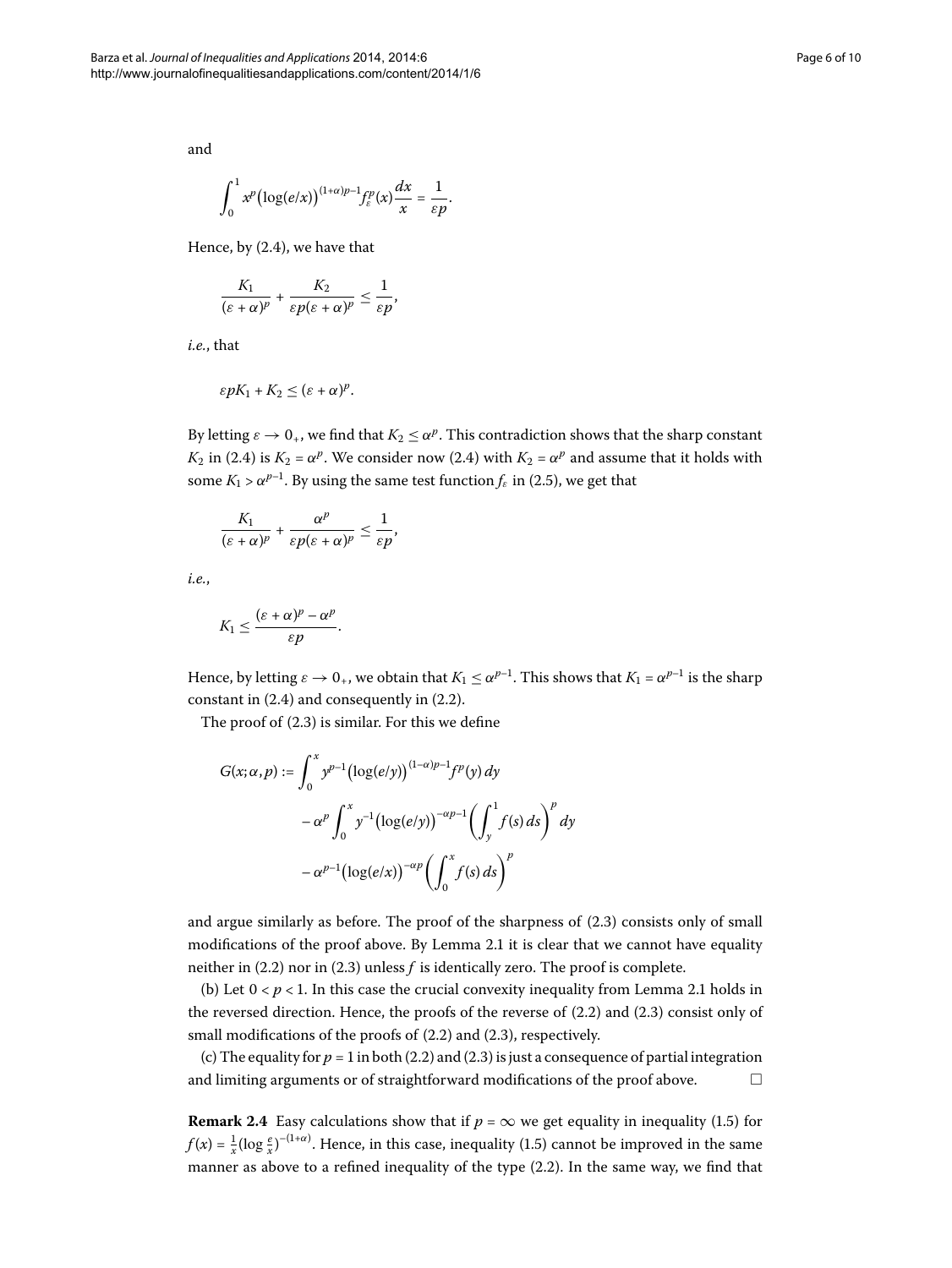<span id="page-6-0"></span>for the case  $p = \infty$  inequality (1.6) cannot be improved to some refined inequality of the type  $(2.3)$ .

## <span id="page-6-3"></span>**3 Further results and remarks**

**Remark 3.1** We note that, by making the variable transformation  $x = lt$ , the result in Proposition [A](#page-1-3) can be formulated for the interval  $(0, \ell)$  instead of  $(0, 1)$ . Hence, it can be compared with that of Proposition [B](#page-2-3). The same argument shows that it is no loss of gen-erality to formulate Proposition [B](#page-2-3) with  $\ell < \infty$  only for  $\ell = 1$ , so in the sequel we consider only this case.

**Remark 3.2** Inequality (1.7) has no sense if  $a = p - 1$ ,  $p > 1$ . However, it is reasonable to ask if the following (limit) inequality can hold for some  $K > 0$ 

<span id="page-6-2"></span>
$$
\int_0^1 \left(\frac{1}{x} \int_0^x f(y) \, dy\right)^p x^{p-1} \, dx \le K \int_0^1 f^p(x) x^{p-1} \, dx. \tag{3.1}
$$

In fact, this is not the case. Assume that  $(3.1)$  holds for all measurable functions f and some  $K < \infty$ . Let  $\varepsilon > 0$  and insert the test function

$$
f_{\varepsilon}(x) = \frac{1}{x} \left( \ln \frac{e}{x} \right)^{-(1+\varepsilon+1/p)}
$$

into  $(3.1)$ . A simple calculation shows that

<span id="page-6-5"></span>
$$
\frac{p+p\varepsilon}{\varepsilon p(\varepsilon+1/p)} \le K
$$

and since  $(p + p\epsilon)/( \epsilon p(\epsilon + 1/p)) \rightarrow \infty$  as  $\epsilon \rightarrow 0^+$ , we get a contradiction. This shows that (3.1) cannot hold for any  $K < \infty$ . However, by using Proposition [A](#page-1-3) with  $\alpha = 1/p$ , we can see that the related inequality

<span id="page-6-1"></span>
$$
\int_0^1 \left(\frac{1}{x} \int_0^x f(y) \, dy\right)^p x^{p-1} \, dx \le p^p \int_0^1 f^p(x) x^{p-1} \left(\log \frac{e}{x}\right)^p \, dx \tag{3.2}
$$

holds and that the constant  $p^p$  is sharp.

Inspired by Remark 3[.](#page-1-6)2 and the technique used in  $[14]$  to prove (1.7), we formulate the following estimate of the same type as that in Proposition [A.](#page-1-3)

**Proposition 3.3** Let  $p \in \mathbb{R} \setminus \{0\}$ , *f be a positive and measurable function on*  $(0,1)$  *and u and v be two weight functions on*  $(0, 1)$  *such that* 

<span id="page-6-4"></span>
$$
u(x) := x \int_x^1 v(y) \frac{1}{y^2} dy.
$$

*If*  $p \ge 1$  *or*  $p < 0$ *, then* 

$$
\int_0^1 \left(\frac{1}{x} \int_0^x f(y) \, dy\right)^p v(x) \frac{dx}{x} \le \int_0^1 f^p(x) u(x) \frac{dx}{x} \tag{3.3}
$$

(*for the case*  $p < 0$ *, we assume that*  $f > 0$ ).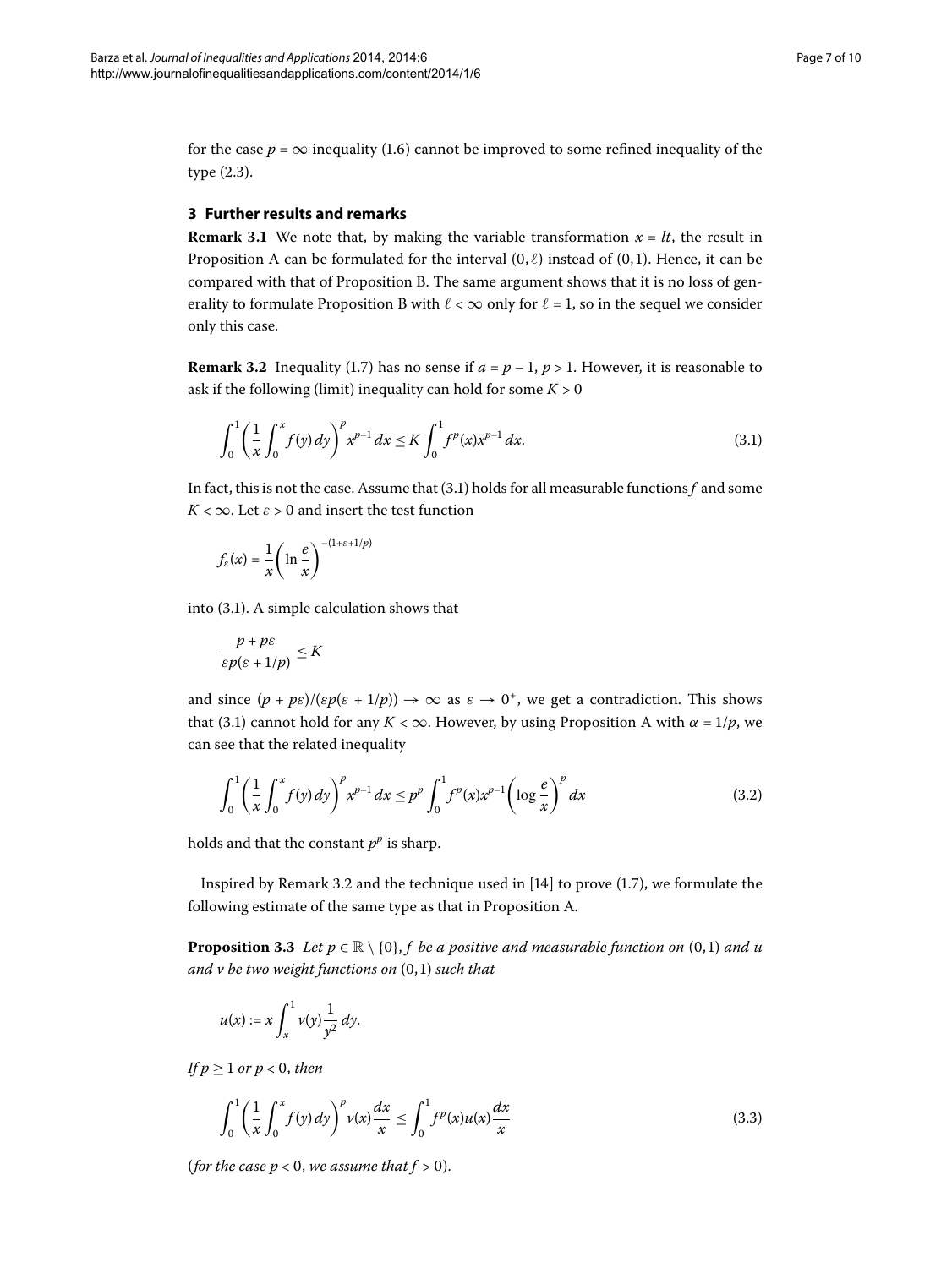*If*  $0 \le p \le 1$ , then (3.3) holds in the reverse direction. Inequality (3.3) and the reverse *inequality for*  $0 < p < 1$  *are sharp and equality holds for*  $f(x) \equiv C, C > 0$ .

*Proof* By using Jensen's inequality with the convex function  $\Psi(x) = x^p$ ,  $p \ge 1$  or  $p < 0$ , and Fubini's theorem, we obtain that

<span id="page-7-2"></span>
$$
\int_0^1 \left(\frac{1}{x} \int_0^x f(y) \, dy\right)^p v(x) \frac{dx}{x} \le \int_0^1 \left(\int_0^x f^p(y) \, dy\right) \frac{v(x)}{x^2} \, dx
$$
\n
$$
= \int_0^1 f^p(y) \left(\int_y^1 v(x) \frac{1}{x^2} \, dx\right) dy = \int_0^1 f^p(y) u(y) \frac{dy}{y}.
$$

<span id="page-7-3"></span>Since for  $f \equiv C$  we get equality in our inequality, the sharpness statement is also proved. The proof for the case  $0 < p < 1$  follows similarly, since the only inequality above holds in the reverse direction.

<span id="page-7-1"></span>**Example 3[.](#page-6-1)4** By using Proposition 3.3 with  $v(x) = x^p(\log \frac{e}{x})^{\alpha p-1}$ , we find that

$$
I_1 := \int_0^1 \left( \log \frac{e}{x} \right)^{\alpha p - 1} \left( \int_0^x f(y) \, dy \right)^p \frac{dx}{x} \le \int_0^1 u(x) f^p(x) \frac{dx}{x} =: I_2,\tag{3.4}
$$

where  $u(x) := x \int_x^1 y^{p-2} (\log(e/y))^{\alpha p-1} dy$ . Both inequalities (1.3) and (3.4) are sharp but the optimal test functions are completely different so the two results cannot be compared.

**Remark 3[.](#page-7-3)5** Example 3.4 shows, in fact, that we have the following strict improvement of inequality (1[.](#page-1-1)3) in Proposition [A,](#page-1-3)

$$
I_1\leq \min(I_2,I_3),
$$

<span id="page-7-0"></span>where  $I_1$  and  $I_2$  are defined in (3.4) and

$$
I_3 = \alpha^{-p} \int_0^1 x^p \left( \log \frac{e}{x} \right)^{(1+\alpha)p-1} f^p(x) \frac{dx}{x}.
$$

Moreover, a similar improvement of  $(1.4)$  can be stated.

**Example 3.6** If  $\alpha = 1/p$ ,  $p > 1$ , we obtain the following sharp inequality (*cf.* also (3.2))

$$
\int_0^1 \left( \int_0^x f(y) \, dy \right)^p \frac{dx}{x} \le \min \left( p^p \int_0^1 x^{p-1} \left( \log \frac{e}{x} \right)^p f^p(x) \, dx, \frac{1}{p-1} \int_0^1 (1-x^{p-1}) f^p(x) \, dx \right)
$$

as a limit case of the Hardy inequality (corresponding to the case  $a = p - 1$ ).

**Remark 3[.](#page-6-1)7** The simple proof of Proposition 3.3 shows that it can be generalized also to multidimensional cases and to integral inequalities with general measures. We can also formulate Proposition 3[.](#page-6-1)3 in terms of a general convex function  $\Psi(x)$  instead of the special case  $\Psi(x) = x^p$ , *cf.* [\[](#page-9-7)16] and the references given there.

**Remark 3.8** By using suitable variable transformations, all inequalities in this paper can be reformulated over the interval  $[1, \infty)$  instead of over the interval  $[0, 1]$ .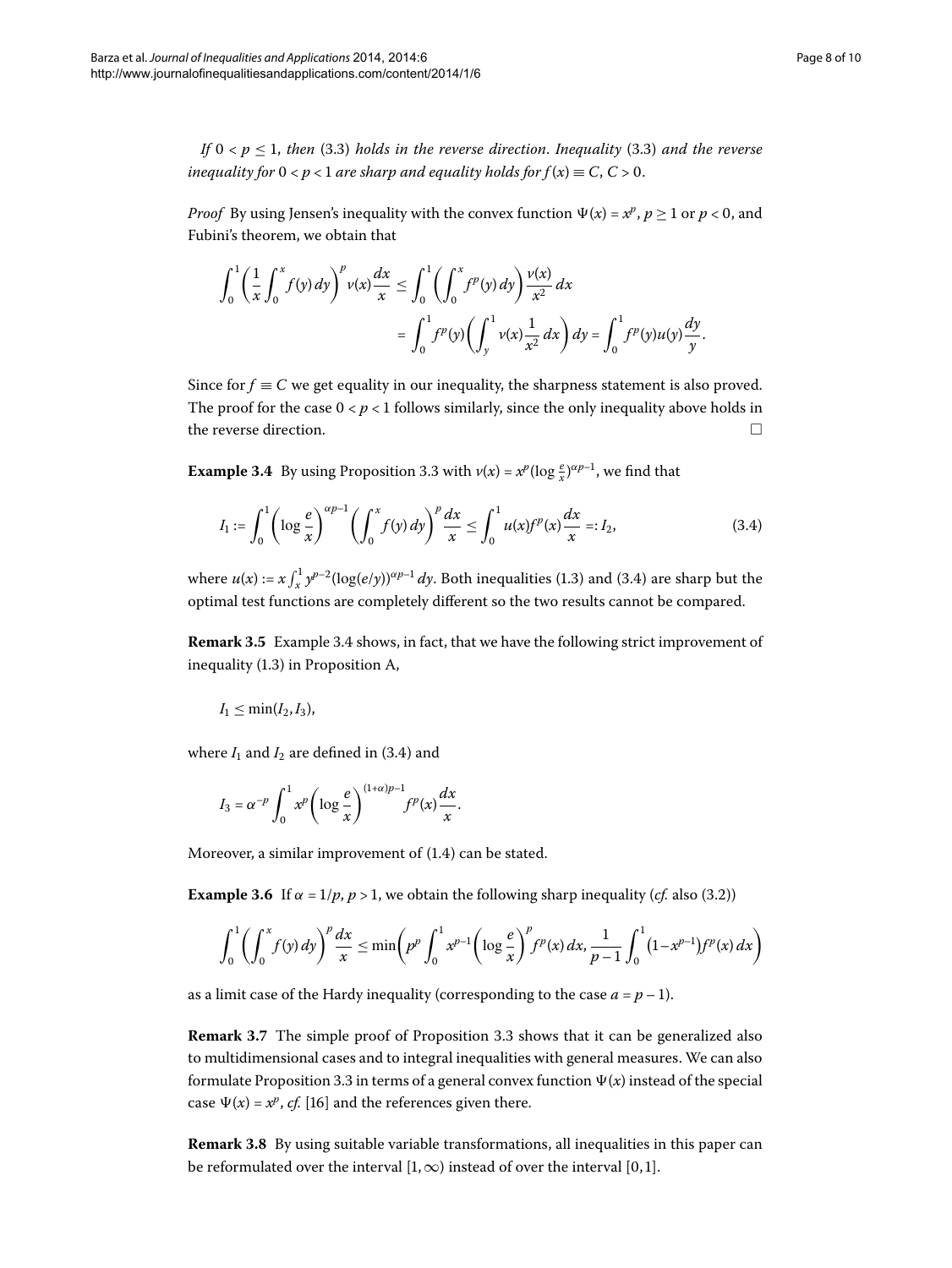Finally, we present the following variant of Theorem 2.3.

**Theorem 3.9** Let  $\alpha$ ,  $p > 0$  and f be a non-negative and measurable function on [1, $\infty$ ). (a) If  $p > 1$ , then

<span id="page-8-11"></span><span id="page-8-10"></span>
$$
\alpha^{p-1} \left( \int_1^\infty f(x) \, dx \right)^p + \alpha^p \int_1^\infty \left[ \log(ex) \right]^{\alpha p-1} \left( \int_x^\infty f(y) \, dy \right)^p \frac{dx}{x}
$$
\n
$$
\leq \int_1^\infty x^p \left[ \log(ex) \right]^{(1+\alpha)p-1} f^p(x) \frac{dx}{x} \tag{3.5}
$$

*and*

$$
\alpha^{p-1} \left( \int_1^\infty f(x) \, dx \right)^p + \alpha^p \int_1^\infty \left[ \log(ex) \right]^{-\alpha p-1} \left( \int_1^x f(y) \, dy \right)^p \frac{dx}{x}
$$
\n
$$
\leq \int_1^\infty x^p \left[ \log(ex) \right]^{(1-\alpha)p-1} f^p(x) \frac{dx}{x}.\tag{3.6}
$$

*Both constants*  $\alpha^{p-1}$  *and*  $\alpha^p$  *in* (3[.](#page-8-11)5) *and* (3.6) *are sharp. Equality is never attained unless f is identically zero*.

- (b) If  $0 < p < 1$ , then both (3[.](#page-8-11)5) and (3.6) hold in the reverse direction and the constants *in both inequalities are sharp*. *Equality is never attained unless f is identically zero*.
- <span id="page-8-2"></span><span id="page-8-1"></span>(c) If  $p = 1$ , we have equality in (3.5) and (3.6) for any measurable function  $f$  and any  $\alpha > 0$ .

<span id="page-8-0"></span>*Proof* Substitute  $f(x)$  by  $\frac{1}{x^2} f(\frac{1}{x})$  in Theorem 2[.](#page-3-0)3 and make a change of variables.  $\Box$ 

#### **Competing interests**

The authors declare that they have no competing interests.

#### **Authors' contributions**

All authors have contributed in all parts to equal extent.

#### **Author details**

<sup>1</sup> Department of Mathematics and Computer Science, Karlstad University, Karlstad, 651 88, Sweden. <sup>2</sup> Department of Engineering Sciences and Mathematics, Luleå University of Technology, Luleå, 97187, Sweden. <sup>3</sup>Narvik University College, P.O. Box 385, Narvik, 8505, Norway.

#### <span id="page-8-4"></span><span id="page-8-3"></span>**Acknowledgements**

<span id="page-8-5"></span>The work of the third named author, Natasha Samko, was supported by FCT-CEAF (Portugal) under the project PEst-OE/MAT/UI4032/2011. The first named author would also like to thank the group of Applied Modeling of Karlstad University for support. We thank both referees for some good suggestions, which helped to improve the final version of this paper.

### <span id="page-8-8"></span><span id="page-8-7"></span><span id="page-8-6"></span>Received: 29 August 2013 Accepted: 3 December 2013 Published: 02 Jan 2014

#### <span id="page-8-9"></span>**References**

- 1. Hardy, GH: Notes on a theorem of Hilbert. Math. Z. 6, 314-317 (1920)
- 2. Hardy, GH: Notes on some points in the integral calculus, LX. An inequality between integrals. Messenger of Math. 54, 150-156 (1925)
- 3. Hardy, GH: Notes on some points in the integral calculus, LXIV. Further inequalities between integrals. Messenger of Math. 57, 12-16 (1928)
- 4. Kokilashvili, V, Meshki, A, Persson, L-E: Weighted Norm Inequalities for Integral Transforms with Product Weights. Nova Science Publishers, New York (2010)
- 5. Kufner, A, Persson, LE: Weighted Inequalities of Hardy Type. World Scientific, River Edge (2003)
- 6. Bennett, C: Intermediate spaces and the class Llog<sup>+</sup> L. Ark. Mat. 11, 215-228 (1973)
- 7. Persson, LE: On a weak-type theorem with applications. Proc. Lond. Math. Soc. 38, 295-308 (1979)
- 8. Nursultanov, E, Tikhonov, S: Convolution inequalities in Lorentz spaces. J. Fourier Anal. Appl. 17, 486-505 (2011)